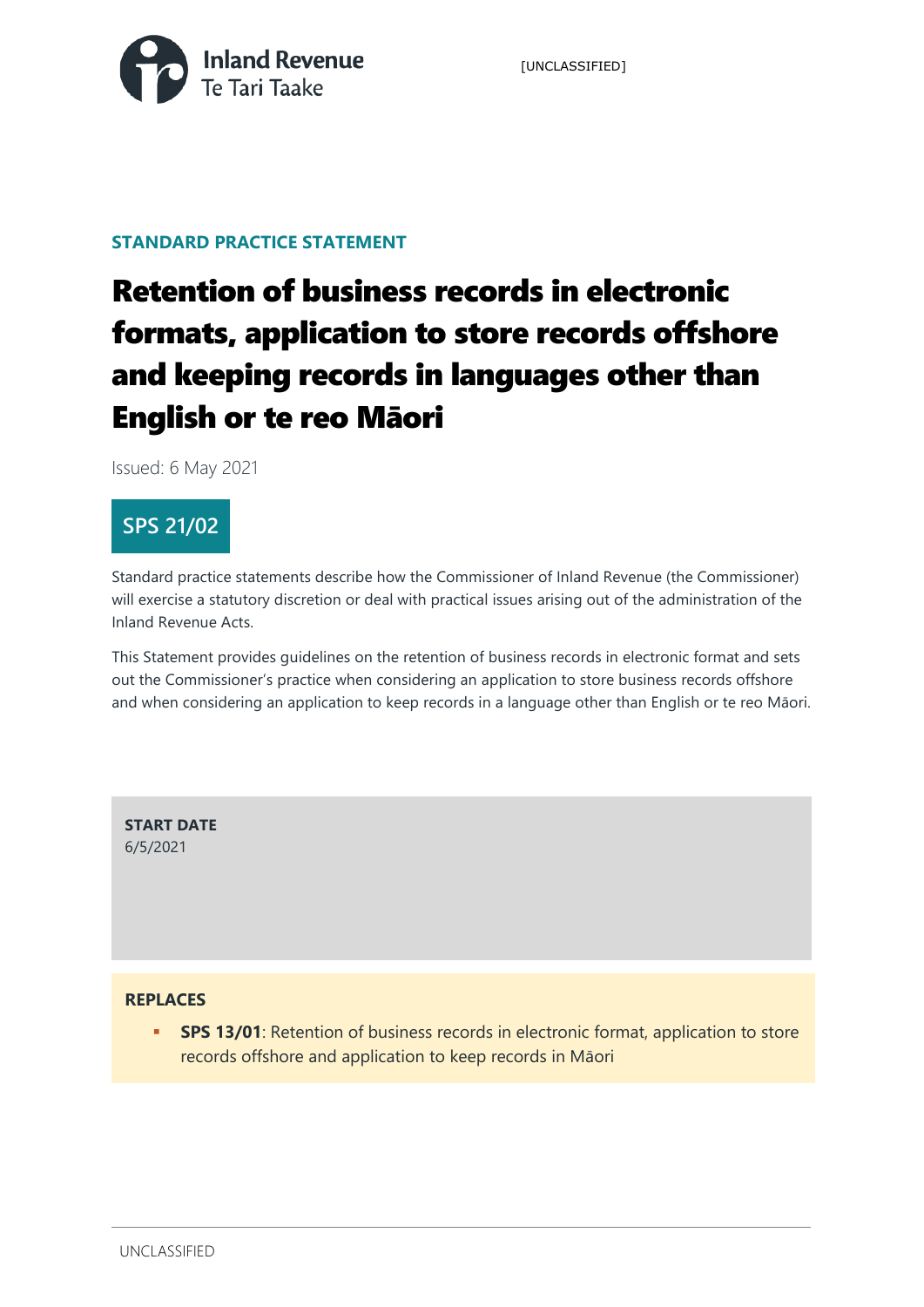## **Table of Contents**

## <span id="page-1-0"></span>Introduction

This Statement provides guidelines on the retention of business records in electronic format and sets out the Commissioner's practice when considering an application to store business records offshore and when considering an application to keep records in a language other than English or te reo Māori.

All legislative references are to the Tax Administration Act 1994 (the "TAA"), unless otherwise stated. The relevant legislative provisions of the Act are set out in the Legislative References page at the back of this Statement.

This Statement also appears in *Tax Information Bulletin* Vol. 33, No. 4 (June 2021).

# <span id="page-1-1"></span>Application

<span id="page-1-2"></span>This Statement applies from 6 May 2021 and replaces SPS 13/01: Retention of business records in electronic format, application to store records offshore and application to keep records in Māori, published in *Tax Information Bulletin* Vol 25, No 3 (April 2013). It applies to customers who are required to keep business and other records under the Inland Revenue Acts and other third parties that hold business records for customers offshore.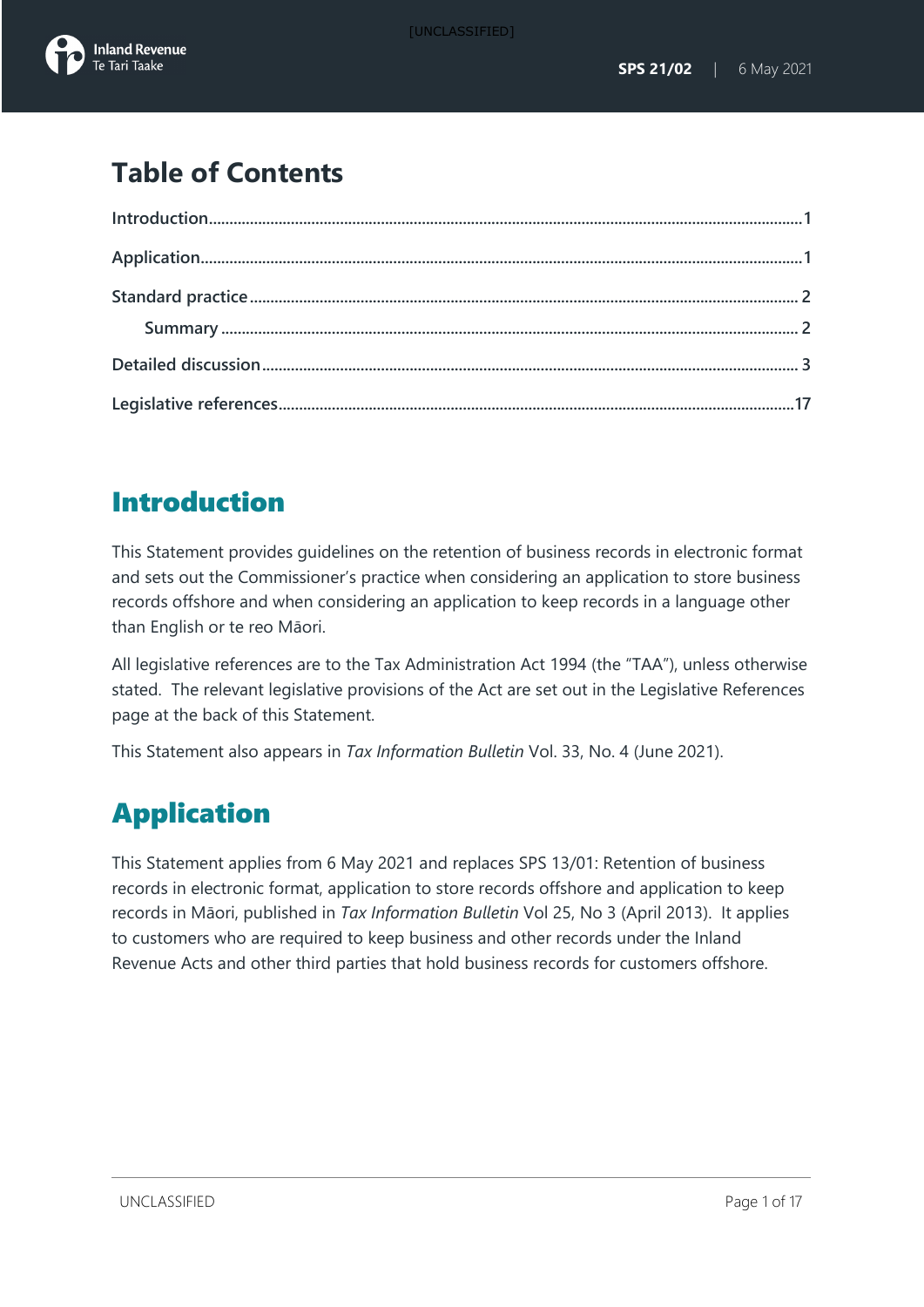

## Standard practice

### <span id="page-2-0"></span>Summary

- 1. This Statement applies to the Commissioner's discretion to allow customers to store information in a digital format and also sets out how the discretion to store business records offshore will be applied. It also confirms that as official languages of New Zealand, customers may keep their records in English or te reo Māori. It also provides guidelines for customers who wish to keep their records in a language other than English or te reo Māori.
- 2. The TAA and the Goods and Services Tax Act 1985 (GSTA) require customers to keep business and GST records in New Zealand and in either English or te reo Māori. The Commissioner has the discretion to authorise the offshore storage of records or to authorise records being kept in a language other than English or te reo Māori. The TAA allows applications to be made by a third party data storage provider, such as a cloud service provider, to store records offshore for their clients.
- 3. Records stored electronically, both inside and outside of New Zealand, and either on the customer's own electronic storage system or on an outsourced system, must meet the requirements of the Contract and Commercial Law Act 2017 (CCLA). This provides that the integrity of the information contained in the records is to be maintained and that the information is readily accessible so as to be usable for subsequent reference. Further conditions for legal requirements to retain records under the Inland Revenue Acts are provided in schedule 2, clause 4 of the Contract and Commercial Law (Electronic Transactions) Regulations 2017 (CCLETR).
- 4. It is the Commissioner's view that the requirements in the CCLA and the conditions in the CCLETR are met if the practices in [26] to [37] of this statement are followed.
- 5. The Commissioner may authorise a customer to store records offshore or a third party to hold records offshore for multiple customers, if the storage of those records offshore does not impede the Commissioner's compliance activities. In particular, the records stored offshore must remain accessible by the Commissioner. An applicant will be required to demonstrate that the manner in which the records are to be stored offshore will meet the requirements of the CCLA and the CCLETR. Each application will be considered on a case by case basis having regard to the merits of the case, including the compliance history of the applicant.
- 6. For a third party application, the Commissioner will also consider whether the third party carries on business in, or through, an establishment in New Zealand. The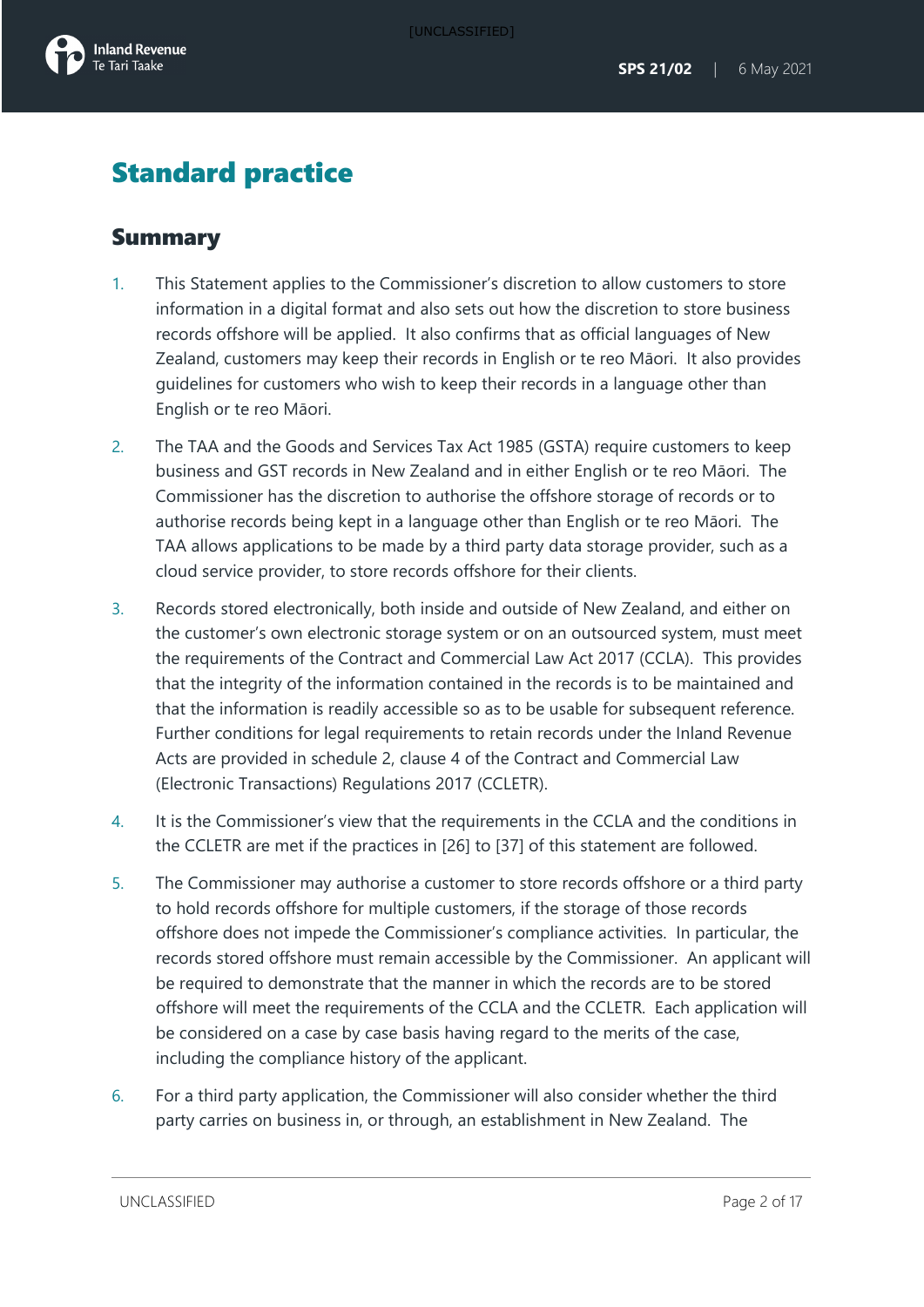Commissioner will also take account of the procedure that the third party has for dealing with client data should they cease to hold records for a client.

- 7. The Commissioner may impose conditions on an authorisation to store records offshore. The need to impose such conditions is determined on a case by case basis.
- 8. The Commissioner may withdraw an authorisation, either upon request by the party to which the authorisation applies or by giving reasonable notice of the withdrawal.
- 9. An authorisation given to a third party does not replace a customer's responsibility to meet the record keeping requirements as prescribed in the Inland Revenue Acts. The authorisation merely enables the third party to store the customer's records offshore without the customer being in breach of their obligations.
- 10. Pursuant to s 17B, the Commissioner can request information from any person, including a third party. Generally, the records of a specific customer will be obtained from that individual customer in the first instance. The Commissioner may request this information from a third party if it is necessary in the particular circumstances of the case.
- 11. The Commissioner will follow the standard practice for protecting customers' rights to non-disclosure of tax advice documents and documents that are legally privileged when requesting information<sup>[1](#page-3-1)</sup>.
- 12. The Commissioner may authorise records to be kept in a language other than English or te reo Māori. Applications to keep records in other languages will be approved only in limited circumstances where there are compelling reasons to do so. These applications will be considered on the facts of each case.
- 13. All customers must use certain English phrases specifically required by the GSTA and numbers must be recorded using Arabic numerals. This will be the case even where the Commissioner has agreed to keep records in another language, or whether the customer has elected to keep their records in te reo Māori.

## <span id="page-3-0"></span>Detailed discussion

### Obligation to keep business and other records

14. Section 22 requires a person who carries on a business in New Zealand (including those who do business via the Internet) to keep sufficient business records to enable

<span id="page-3-1"></span><sup>&</sup>lt;sup>1</sup> Refer to Operating Statement (OS) 18/02 Non-disclosure right for tax advice documents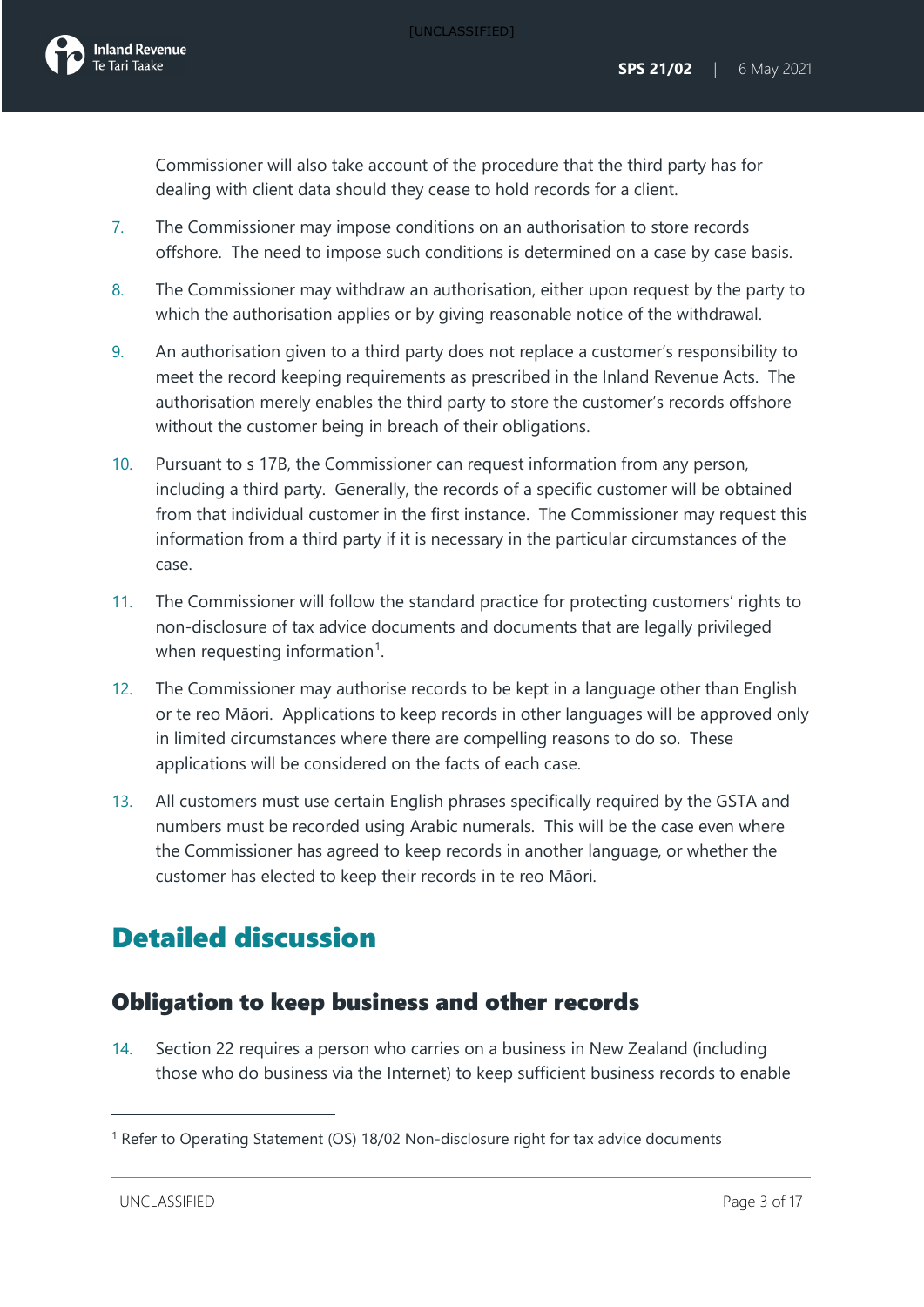[UNCLASSIFIED]

the Commissioner to readily ascertain the amount of tax payable by the business and all other tax matters relating to that business.

- 15. Records include, but are not limited to:
	- books of accounts that record receipts or payments or income or expenditure;
	- vouchers, bank statements, invoices, receipts, and other documents to verify entries in the books of accounts;
	- other accounts and documents specifically required to be maintained and kept.
- 16. Section 22(1) requires that the records to be kept in relation to a business must contain certain information. This includes:
	- a record of the assets and liabilities of the business; and
	- a record of all entries from day to day of all sums of money received and expended in relation to the business; and
	- all records and invoices relating to trading stock or the provision of services, depending on the type of business; and
	- charts and codes of accounts, the accounting instruction manuals, and the system and programme documentation which describes the accounting system used in each income year.
- 17. Business records must be retained in English or te reo Māori and at a place in New Zealand (unless the Commissioner has approved otherwise), and they must be retained for the full retention period required by the TAA, currently 7 years unless extended to 10 years by the Commissioner for specific situations.
- 18. Similar record keeping requirements are contained in s 75 of the GSTA for the retention of records specified in that section for GST purposes.
- 19. Records may be kept in paper form or electronic form. There must be sufficient detail to ensure a complete audit trail that allows tracing the retained records to and from accounting records and to tax returns.
- 20. Section 229 of the CCLA provides the option of using technology to store source paper documents by electronic means. The legal requirement to retain a document that is in paper form, is met by retaining an electronic form of the information if:
	- the electronic form provides a reliable means of assuring the maintenance of the integrity of the information; and
	- the information is readily accessible so as to be usable for subsequent reference.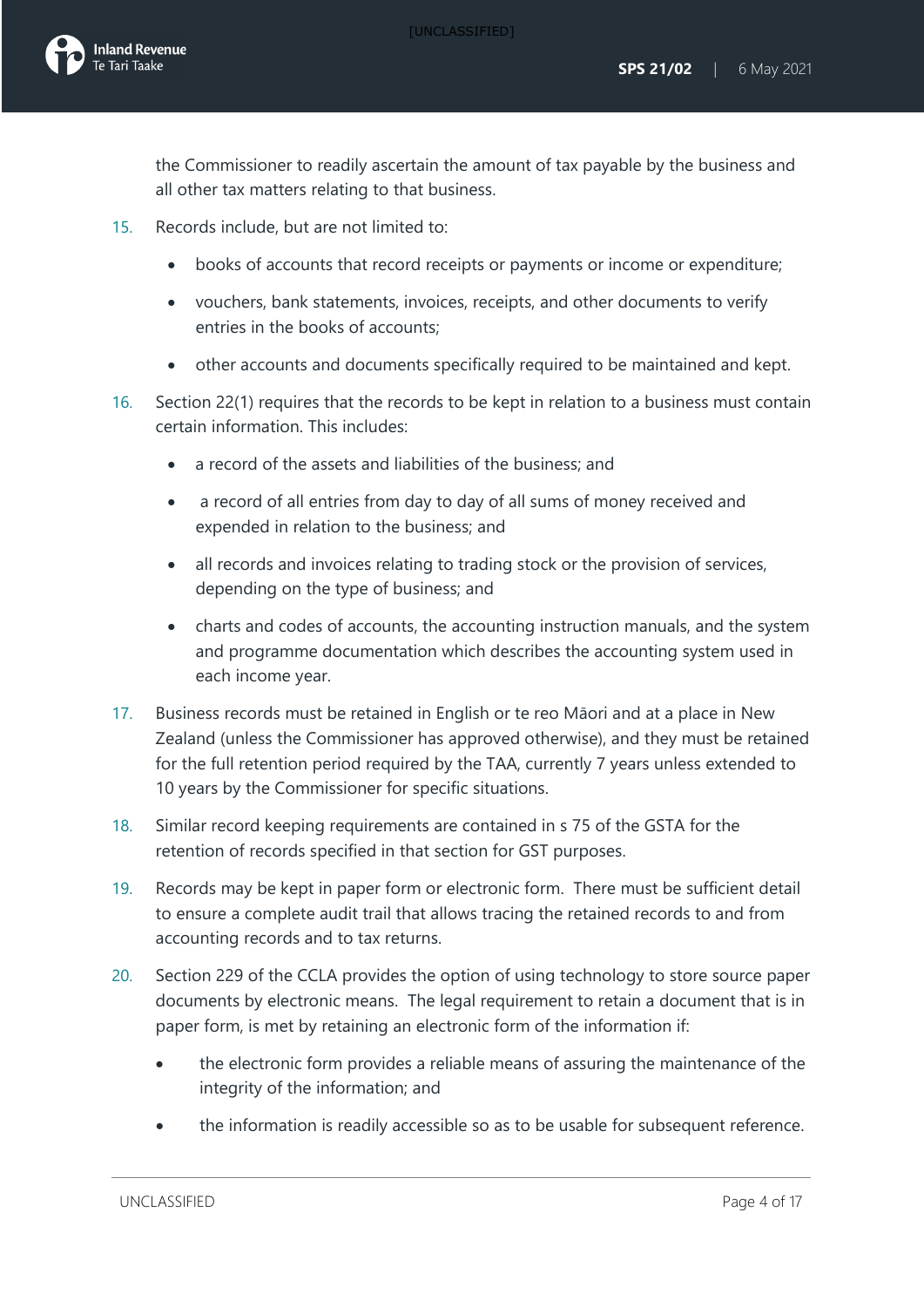- 21. Subject to s 231 of the CCLA, s 230 of the same Act sets the standard for retaining information in electronic form. The legal requirement to retain information that is in electronic form is met by retaining the information:
	- in paper or non-electronic form if the form provides a reliable means of assuring the maintenance of the integrity of the information; and
	- the information is readily accessible so as to be usable for subsequent reference.
- 22. Section 231 of the CCLA provides extra conditions for electronic communications. If a person is required to retain information that is contained in an electronic communication the person must also retain information that can identify the origin, destination, and the time when the electronic communication was sent. This information must be readily accessible and usable for subsequent reference.
- 23. Schedule 2, clause 4 of the CCLETR provides conditions for legal requirements to retain records under the Inland Revenue Acts:
	- A record that is initially in paper or other non-electronic form may be retained in electronic form if the record is readily able to be produced in paper form and that the paper form is a duplicate image of the original paper or other non- electronic form.
	- If annotations, indexing references or other additional information are included in the electronic form of the record, they must not obscure any of the original information contained in the record and must be distinguishable as additions to the original record.
	- A record that is generated in electronic form and is provided to another person in paper or other non-electronic form may be retained in its electronic form only.
	- If a record is received from a person in both non-electronic form and electronic form, the record may be retained in its electronic form only.

### Retention of records in electronic form

- 24. The main requirements for keeping records in electronic form under the CCLA, whether the records were originally in paper form or in electronic form, are that:
	- the integrity of the information contained in the records is to be maintained; and
	- the information is readily accessible so as to be usable for subsequent reference.
- 25. The Commissioner considers that the information will meet the requirements of the CCLA and the CCLETR if the practices in [26] to [37] are followed. The same standards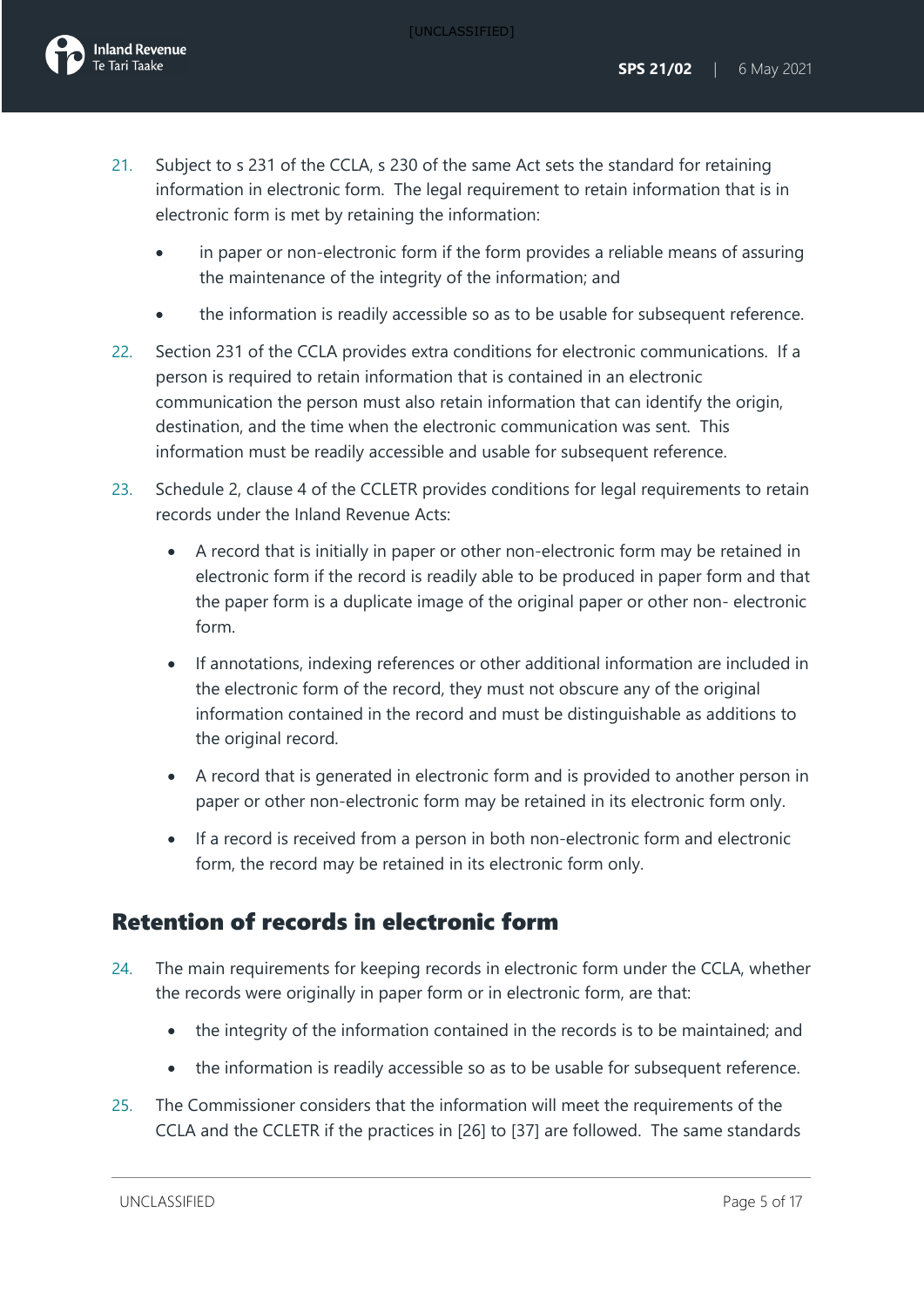

of record keeping practice applies to records stored both inside and outside of New Zealand, and either on the customer's own electronic storage system or on an outsourced system.

#### **Originally in paper form**

- 26. Paper records transferred to electronic form must be copied completely and accurately, for example, the use of imaging to provide information in a format identical in all respects to the source-paper document. A black and white scan of a coloured document is acceptable, unless the colours in the original document are material to understanding the information. The addition of information such as index referencing is also acceptable, provided the additional information does not obscure the original information and the additional information must be distinguishable as additions to the original record.
- 27. The electronic copy must be readily accessible and capable of being retrieved on legible hard copy (printouts) or supplied in an electronic form able to be read by Inland Revenue staff.
- 28. Source-paper documents or other non-electronic records from which the complete information is transferred and stored in electronic form, may be destroyed after transfer to the electronic form.
- 29. As an example, where a customer electronically transmits to the Commissioner information contained in any return in a prescribed form, s 36 of the TAA requires the customer to retain a hard-copy transcript of their information, and for a period of 7 years as required under s 22 of the TAA. The Commissioner considers that the requirement to keep the hard-copy transcript is met if the practices in [26] and [27] are followed.

#### **Originally in electronic form**

- 30. Internal controls must be adequate to ensure that all business transactions executed electronically, including those executed through the internet, are completely and accurately captured.
- 31. People should be able to demonstrate that their electronic records systems are secure from both unauthorised access and data alterations. This usually involves developing and documenting a security program that:
	- establishes controls to ensure that only authorised personnel have access to electronic records;
	- provides for backup and recovery of records;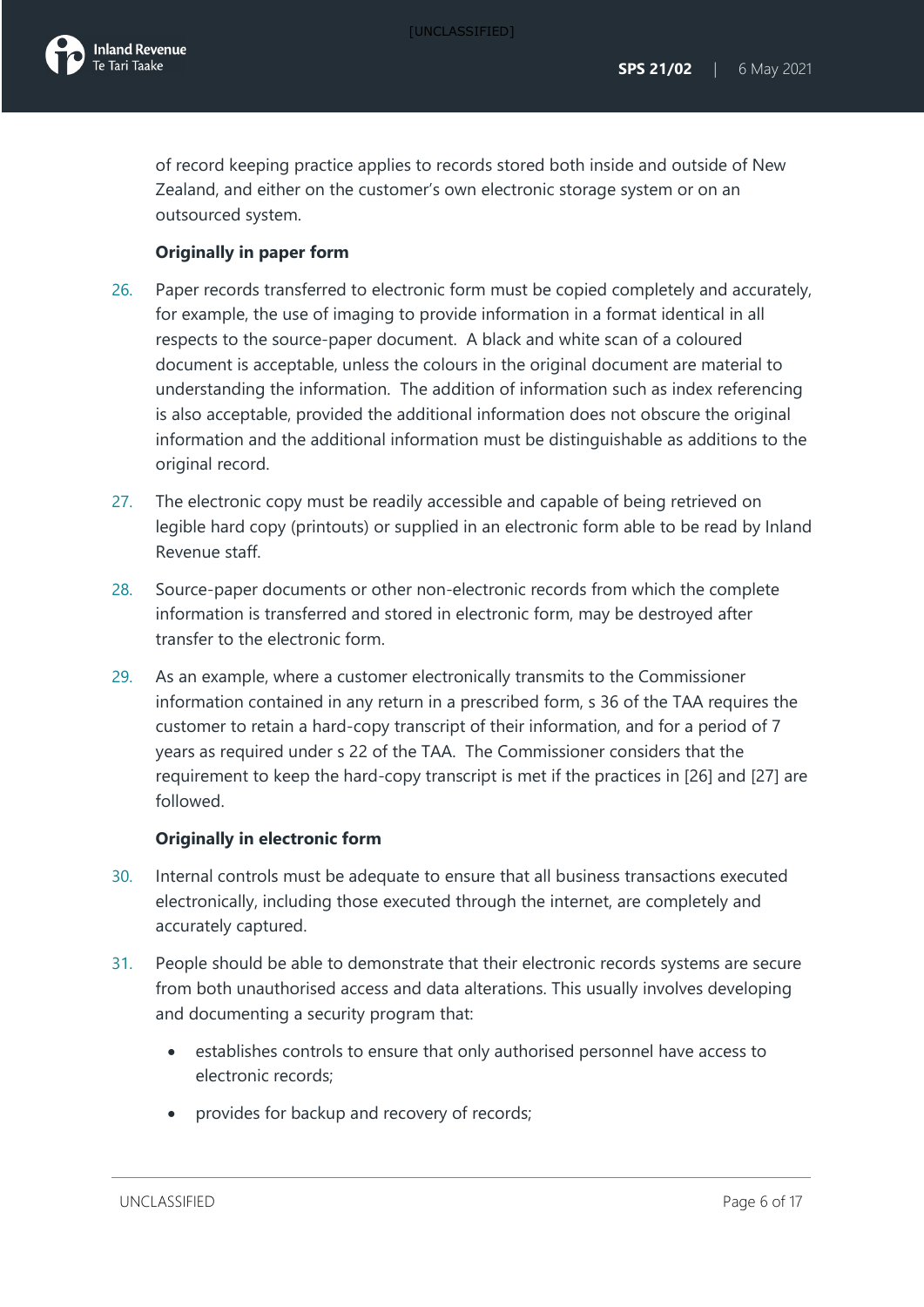- ensures that personnel are trained to safeguard sensitive or classified electronic records; and
- minimises the risk of unauthorised alteration, addition or erasure.
- 32. The charts and codes of accounts, the accounting instruction manuals, and the system and programme documentation which describes the accounting system used, must be retained and produced (if required) to Inland Revenue staff.
- 33. Those who engage in the electronic transfer of tax invoices, credit notes or debit notes must retain electronic records that have an adequate level of detail to meet the requirements of the GSTA. This may require the customer to keep other records such as the underlying contracts, price lists, price changes, and product code descriptions.
- 34. Where tax invoices are held in an electronic format there is no requirement to also hold a copy of the invoice in either paper or.pdf format provided that the required details of the invoice are readily accessible so as to be useable for subsequent reference.

#### **Emails**

35. An email that contains information required to be kept by the Inland Revenue Acts may be regarded as a record. Where emails are considered to be records s 231 of the CCLA requires the origin, destination and time of electronic communications to be retained and accessible so it can be used for subsequent references.

#### **Backup**

36. Backup and recovery procedures must be sufficient to ensure the availability of electronic records for the required record retention period.

#### **Hardware/software changes**

- 37. In the event of hardware/software changes:
	- facilities for retrieving electronic records that have been stored on the former system must be retained; or
	- the electronic records must be converted to a compatible system and both sets of files retained complete with documentation showing the method of transfer and controls in place to ensure the transfer was complete and accurate.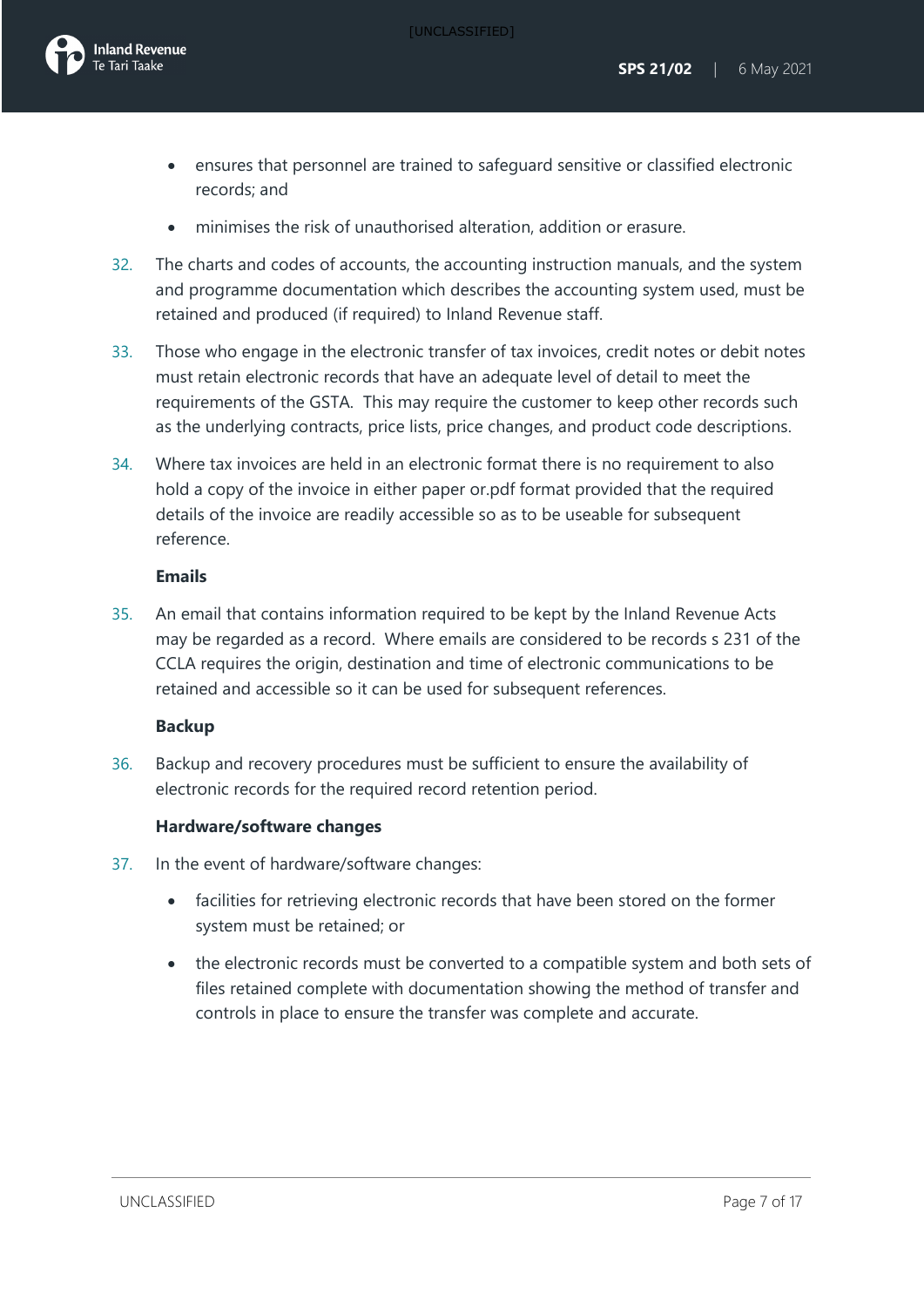## The Commissioner's discretion to authorise offshore record keeping

- 38. Section 22(2BA)(b) requires a customer to keep their business records in New Zealand, unless the Commissioner has authorised under s 22(8) that the records may be kept offshore. This applies to business records in both paper form and electronic form.
- 39. Authorisation may be given to an individual customer to hold their own records offshore or to a person (a third party) to hold records for multiple clients offshore.
- 40. An individual customer who wants to store their business records offshore should apply to the Commissioner for authorisation to do so before sending their records outside of New Zealand.
- 41. A third party may include a cloud service provider or other data storage providers that hold records for multiple customers.
- 42. It may be necessary for a tax agent to make a third party application if that tax agent is storing their clients' records for their clients outside New Zealand, i.e., where the clients of the tax agent have outsourced the storage of records to the tax agent and the clients are not holding their own records.
- 43. If either a backup of the business records is retained in New Zealand, or if the records to be stored offshore are merely a backup of the records held in New Zealand, the Commissioner considers that the requirement to store the records in New Zealand is satisfied and an authorisation is not necessary. This applies to both individual customers and to third parties.
- 44. If an authorisation is granted to a third party the individual customers for whom the third party holds records for would not need a separate authorisation from the Commissioner.
- 45. However, third party applications should be sent to the Business Lifecycle Manager, Significant Enterprises at:

Inland Revenue 5 Osterley Way Manakau PO Box 76198 Manakau City 2241

46. Individual applications may be made through MyIR, telephone or in writing to your local Inland Revenue office.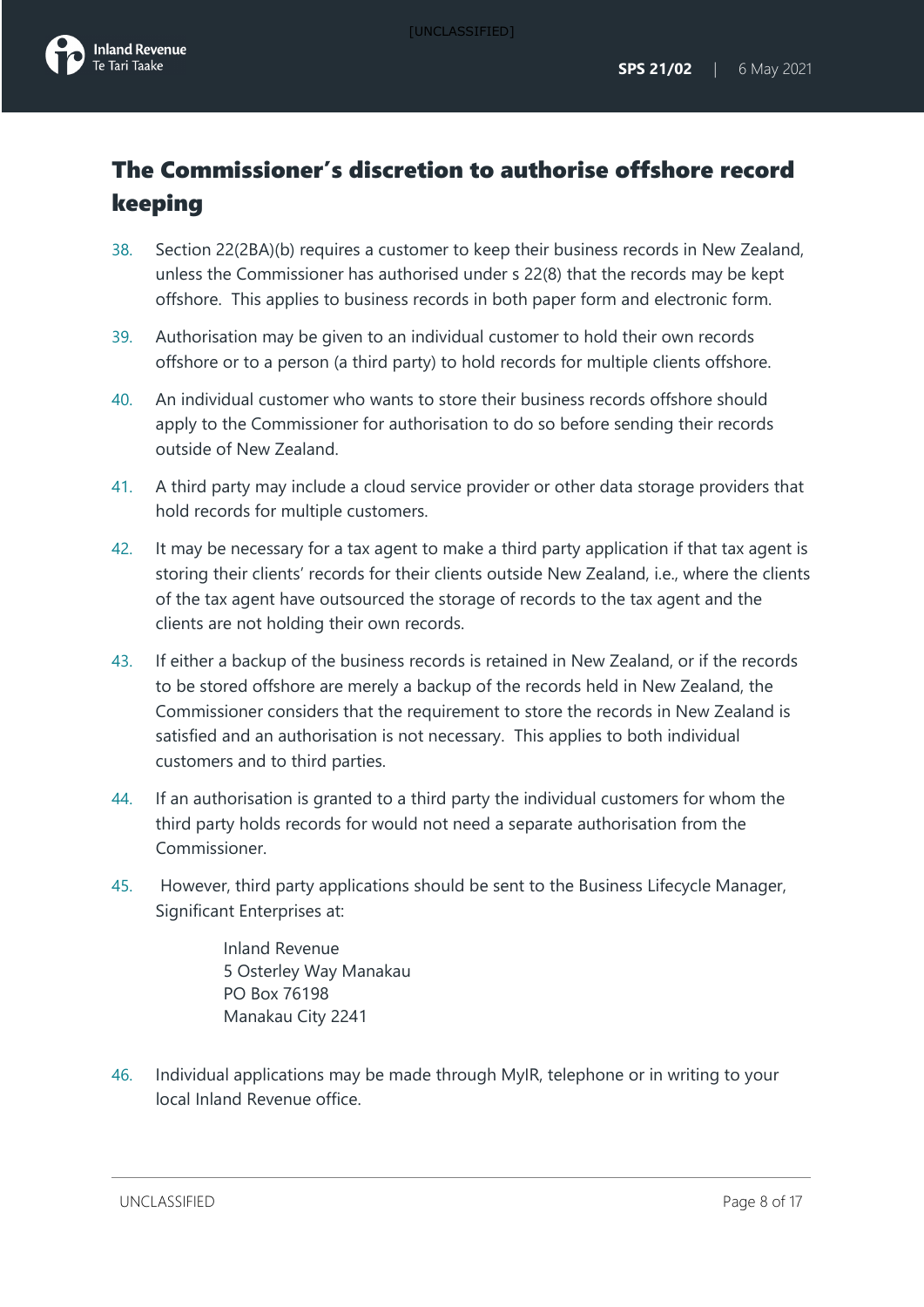#### **The Commissioner's Consideration**

- 47. The Commissioner may agree to a customer storing their business records offshore where the Commissioner is satisfied that the offshore storage would not impede compliance activities. In particular, the information stored offshore remains accessible by the Commissioner.
- 48. There are inherent risks to accessing information stored offshore as New Zealand laws may not apply to information that is physically stored in another jurisdiction (electronically or otherwise). The Commissioner must rely on the cooperation of customers or third parties to access information stored offshore. Furthermore, the Commissioner's access could be jeopardised if the third party who is providing the storage services has no presence in New Zealand.
- 49. Therefore, in order to ensure the records held offshore by a third party remain accessible, the Commissioner will have regard to the following when considering an application by a third party:
	- whether the third party has a place of business in New Zealand or carries on its business through an establishment in New Zealand; and
	- how the clients' data will be dealt with should the third party no longer hold records for clients or for a particular client (for example, the contractual relationship ends between a client and the third party or the third party ceases to exist).
- 50. Each application will be considered on the merits of the case and may include the compliance history of the applicant.
- 51. In terms of an authorisation to a third party, s 22(8)(b) provides that in addition to the Commissioner authorising the third party to hold records for customers outside New Zealand, the Commissioner also has the discretion to require the records to be kept in a particular form and to be accessible in a way approved by the Commissioner. The need to impose such terms on an authorisation to a third party will depend on the circumstances of the third party and will be considered on a case by case basis.
- 52. An application to store records offshore should address the above factors. If the storage of records offshore is by electronic means, the applicant may be required to provide information that demonstrates the manner in which the records are to be stored will meet the requirements of the CCLA and CCLETR as discussed in [24] to [37] above. The information supplied in support of the application may include the following: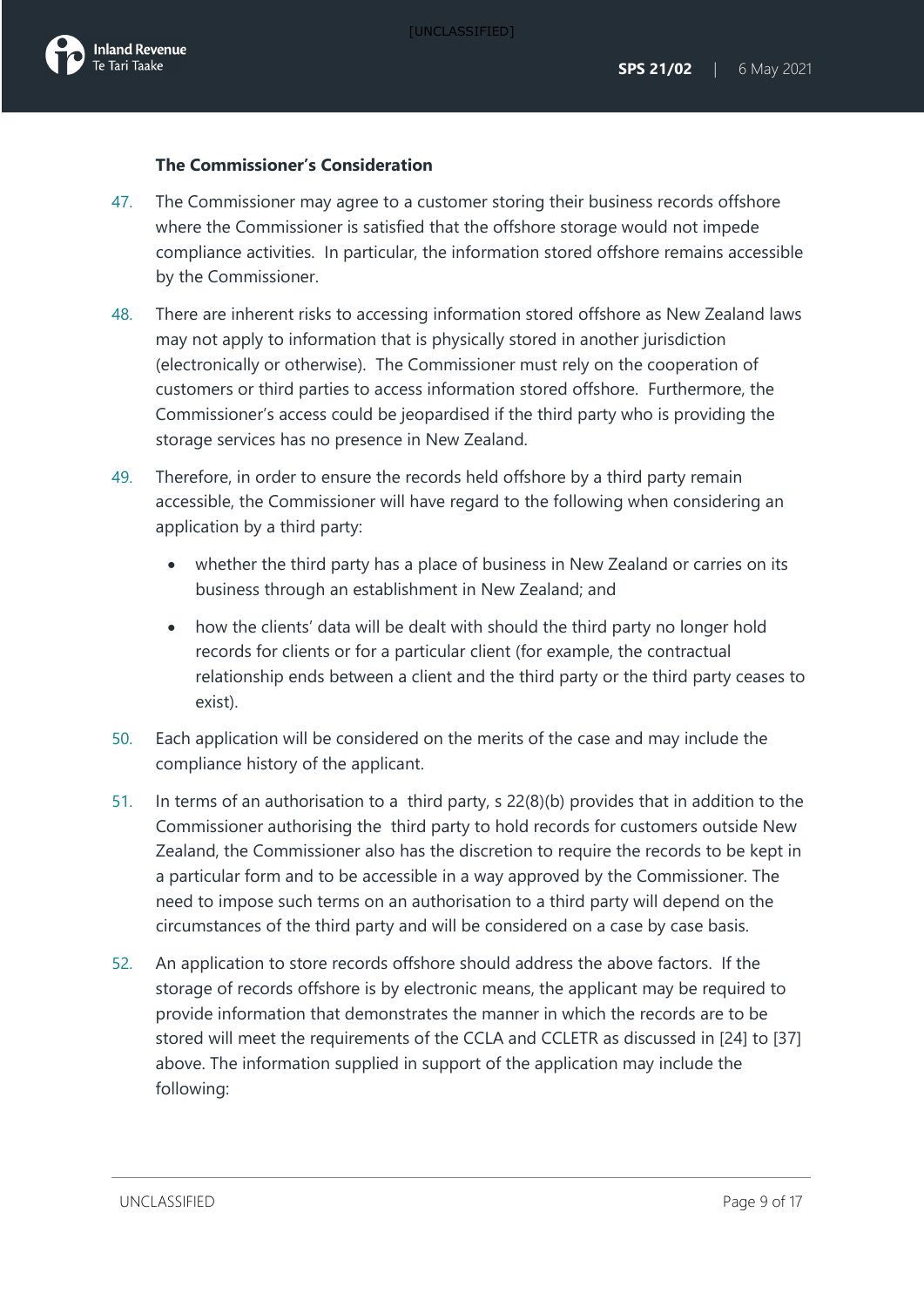[UNCLASSIFIED]



- documentation that describes the operation of the systems in which the records are stored;
- explanation as to how the records are stored offshore and how they can be accessed by the Commissioner should it be required;
- standard terms and conditions for services of data storage provided by the third party to their customers;
- any Code of Practice disclosure statements applicable to a third party. For example, the New Zealand code of practice for cloud computing which a New Zealand-based cloud provider can voluntarily adhere to. Certain information about the cloud provider and its services are disclosed under the code of practice.
- 53. The standard timeframe for processing third party applications is three months, dependent on the timely receipt of any further information requested.

#### **Conditions of an authorisation**

- 54. The Commissioner may impose conditions on an authorisation to store records offshore, as provided for in s 22(9).
- 55. All authorisations to store records offshore would be subject to the customer or third party providing an undertaking that the records would be provided to the Commissioner on request, in a usable format, and at no cost to Inland Revenue in obtaining the information. The undertaking would also require assurance that the records be provided in a timely manner and that extra time to respond to requests on the basis that the records are offshore would not be sought.
- 56. In order to ensure the information stored offshore continues to be accessible, the Commissioner may impose additional conditions that are considered necessary and reasonable in the circumstances of the case. As an example, to ensure that the Commissioner's access to information is not compromised where the relationship between the customer and a third party ends, a reasonable condition may be imposed by the Commissioner on the third party. This condition could be that at the end of the service agreement between the client and the third party, the third party will return the data to their client either in:
	- a format that is meaningful to the client; or
	- a format that can be readily exported into a meaningful format that the client can understand and can be used for subsequent reference.
- 57. Conditions may be varied as circumstances of the customer or the third party applicant change.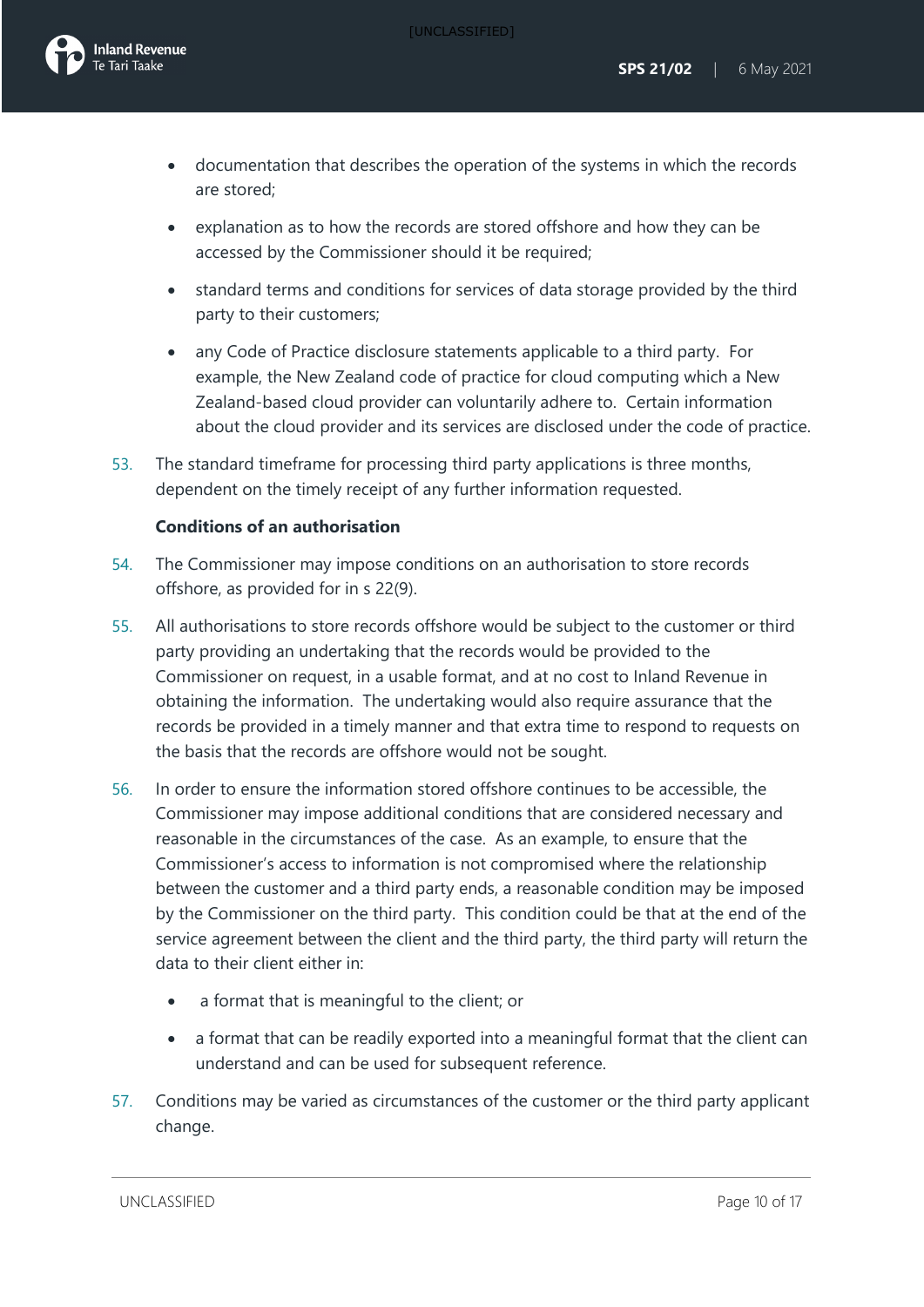#### **Withdrawal of authorisation**

- 58. No period of validity would be prescribed on an authorisation. However, the Commissioner may withdraw an authorisation, either upon request by the customer or the third party to which the authorisation applies or by giving reasonable notice of the withdrawal. Circumstances where an authorisation may be withdrawn include:
	- non-compliance to the conditions of an authorisation or to an information request;
	- the customer or third party no longer keeps records offshore.

#### **Public notice of an authorisation or withdrawal**

59. A public notice of an authorisation given to a third party or the withdrawal of that authorisation will be published on Inland Revenue's website. A list of authorised third [party providers](https://www.taxtechnical.ird.govt.nz/general-articles/third-party-providers-approved-to-store-taxpayer-electronic-records-offshore)<sup>[2](#page-11-0)</sup> can also be found on the IRD Tax Technical website.

#### **Customer has ultimate obligation**

- 60. An authorisation given to a third party does not replace a customer's responsibility to meet the record keeping requirements as per the Inland Revenue Acts. The authorisation merely enables a customer to store records offshore without being in breach of their obligation to hold those records in New Zealand. A customer still has the responsibility to ensure that their records, whether stored in New Zealand or offshore (or both), are sufficient to satisfy their record keeping requirements.
- 61. Further, an authorisation to a third party should not be relied upon as an approval of the third party as a service provider in general. The individual customer should carry out their own assessment of the third party to ensure that they are satisfied that services offered meet the customer's business needs. The authorisation provided by the Commissioner merely relates to the offshore storage of records.

#### **Providing information to Inland Revenue**

62. The Commissioner can request information from any person pursuant to s 17B. Any person, when required under s 17B, must produce for inspection any documents that the Commissioner considers necessary or relevant for a purpose under an Inland Revenue Act. The failure to produce information that is in the person's knowledge, possession or control when requested, is an offence under the TAA.

<span id="page-11-0"></span><sup>2</sup> https://www.taxtechnical.ird.govt.nz/general-articles/third-party-providers-approved-to-storetaxpayer-electronic-records-offshore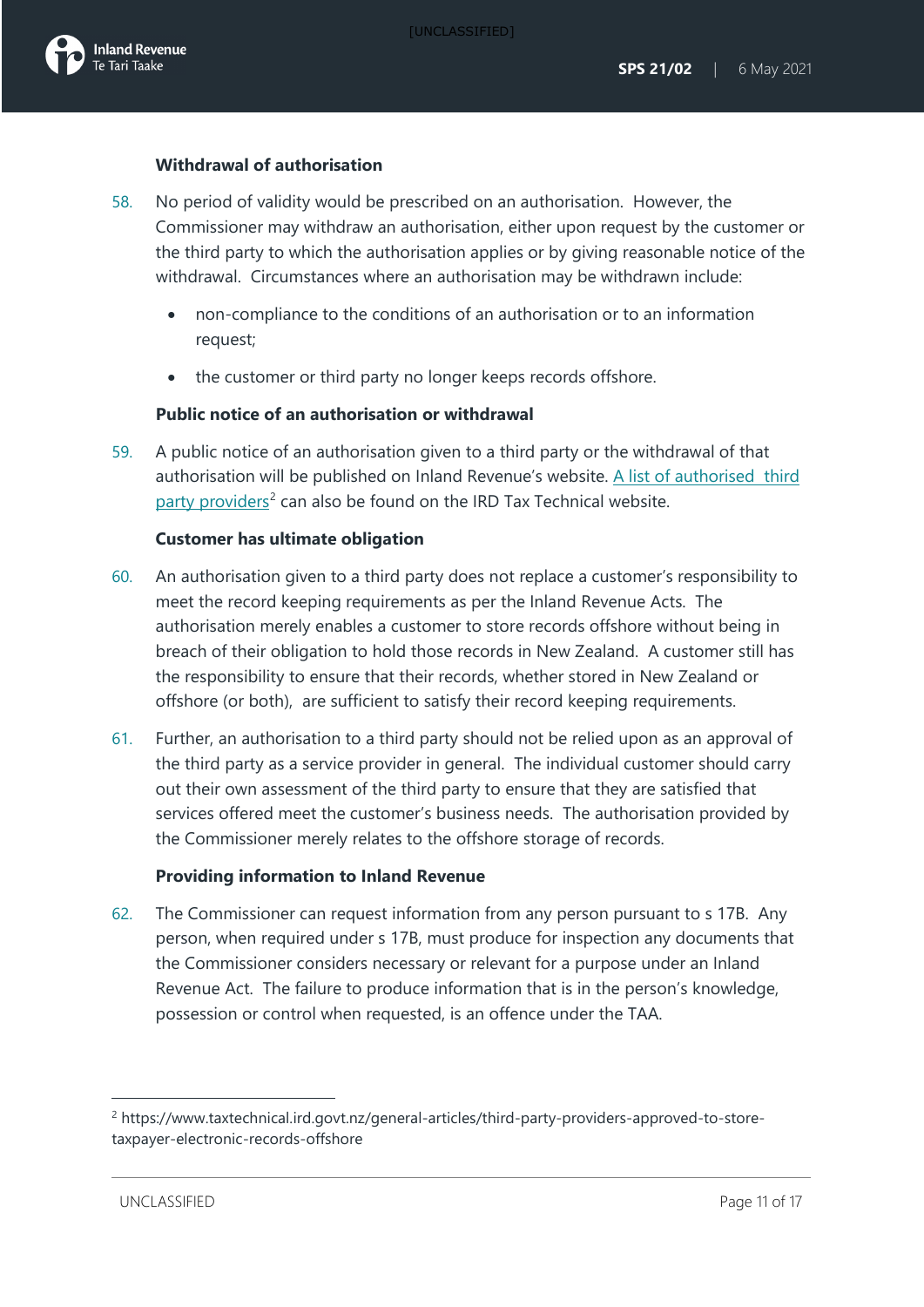- 63. A third party may be required to provide information that is in their possession when requested under s 17B. The request may include any logs of entries, alterations and deletions of transactions that a third party may keep.
- 64. Generally, a s 17B request will be made to the customer in the first instance. On occasion, the Commissioner may request this information from a third party. Factors that may influence the Commissioner's decision to request information from a third party include whether the documents required may be at risk, and where there has been non-compliance or non-cooperation with previous requests for information.
- 65. Section 17B notices (including those issued to a third party other than the customer) will be issued following the practice set out in OS 1[3](#page-12-0)/02 Section  $17<sup>3</sup>$  notices (or any subsequent replacements of that OS). Also refer to SPS 10/02 Imaging of electronic storage media for the Commissioner's standard practice for imaging of electronic information when exercising the information gathering powers now contained in s17 B.
- 66. Inland Revenue has officers that specialise in downloading electronically stored information. The preferred media for receiving electronic information is on CD, DVD or USB drive. However, other mutually agreeable transfer methods may be negotiated as required.
- 67. Electronic information supplied to Inland Revenue should be in a tab or comma delimited or fixed record length format, in EBCDIC or ASCII. It should be encrypted or password protected with the password/passphrase or any other information required to access the information supplied to Inland Revenue separately. The electronic information should be copied to media, not a proprietary back up. Documentation should be supplied with the media showing the record layout, record length, and number of records.

#### **Assistance to Inland Revenue Officers**

- 68. Where necessary, adequate viewing and printing facilities should be made available free of charge to Inland Revenue officers. If requested, persons must locate selected records that have been stored and print any items selected, free of charge to Inland Revenue.
- 69. Someone must be available to explain the operation of their computer system to Inland Revenue officers. This is the case whether the system is owned and operated by the person or outsourced to a third party.

<span id="page-12-0"></span><sup>&</sup>lt;sup>3</sup> Section 17B was previously s 17 until amended by the Taxation (Annual Rates for 2018-19, Modernising Tax Administration, and Remedial Matters) Act 2019.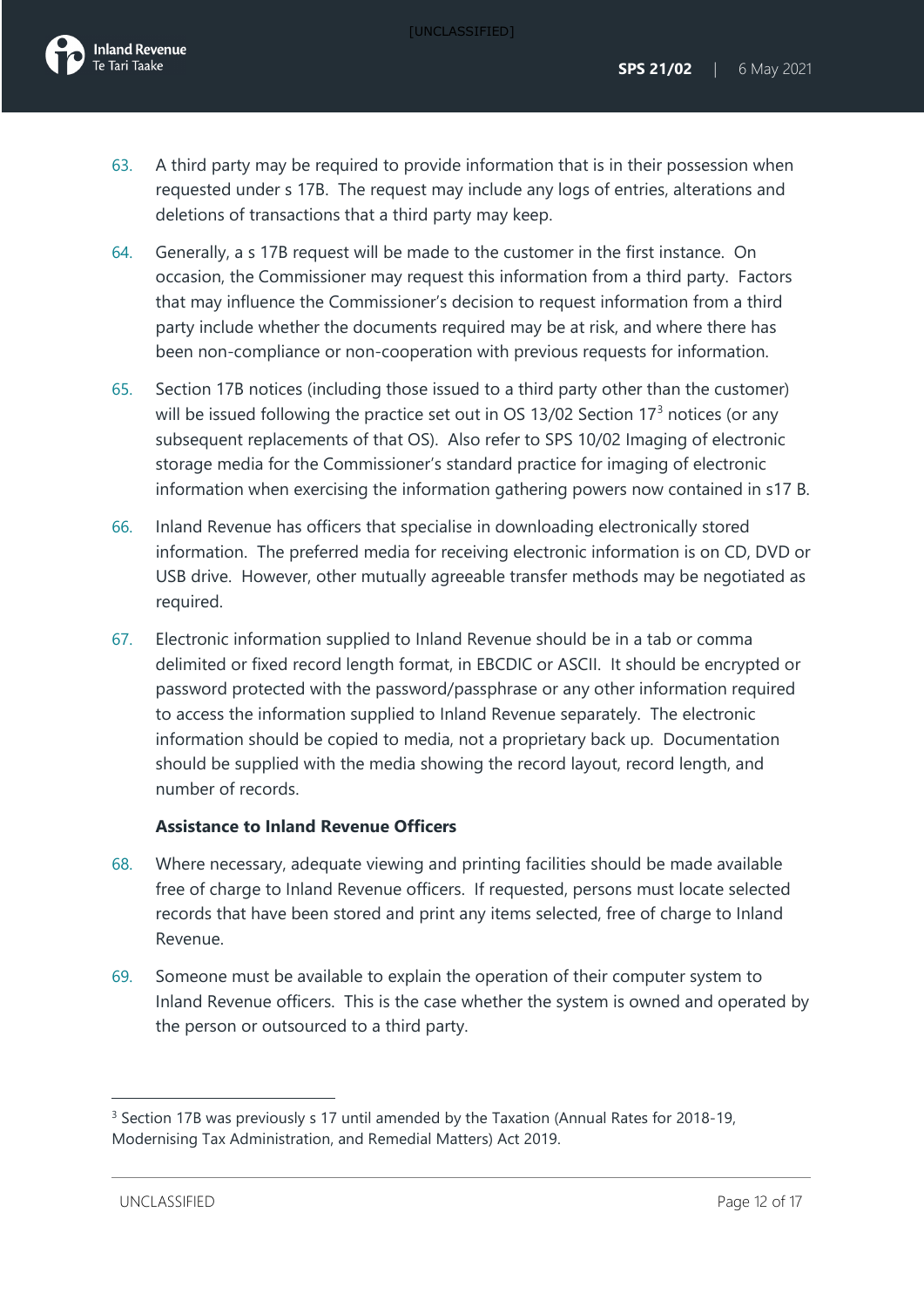### **Non-disclosure of tax advice document and legal privilege**

- 70. Sections 20 to 20G provide customers with the right to non-disclosure of documents that are tax advice documents or documents that are legally privileged. The Commissioner will follow the standard practice for protecting these customer rights when requesting information.
- 71. There is a possibility that information relating to a particular customer obtained from a third party may contain documents that may be subject to these non-disclosure rights. Where a request for information is made to a person other than the customer pursuant to s 17B, the recipient of the request may contact the customer to confirm whether the customer wishes to claim non-disclosure right for tax advice documents or legal privilege over documents required to be disclosed. This is outlined in OS 13/02 Section 17<sup>[4](#page-13-0)</sup> notices.
- 72. The Commissioner will attempt to deal with the claim of legal privilege or tax advice status of information with the person making the claim. If the claim of legal privilege or the non-disclosure of tax advice documents cannot be resolved between the Commissioner and the person making the claim, the Commissioner may apply to a District Court Judge for orders under s 20(5) as to whether the claim for legal privilege is valid or under s 20G as to whether the document is a tax advice document.
- 73. Refer to OS 18/02 Non-disclosure right for tax advice documents (or any subsequent replacements of that OS) for more information on what constitutes tax advice documents and the process for claiming non-disclosure right for these documents.

## The Commissioner's discretion to authorise records being kept in a language other than English or te reo Māori

- 74. Sections 22, 26 (records to be kept for resident withholding tax purposes) and s 32 (records of specified charitable, benevolent, philanthropic, or cultural bodies) and s 75 of the GSTA require customers to keep sufficient records in the English or te reo Māori languages to enable the Commissioner to readily ascertain the customer's liability to tax.
- 75. The reason for the requirement to keep records in English or te reo Māori is that these are New Zealand's two official written languages. However, Inland Revenue recognises that the choice of language for business dealings is not a matter for the Commissioner

<span id="page-13-0"></span><sup>4</sup> Section 17B was previously s 17 until amended by the Taxation (Annual Rates for 2018-19, Modernising Tax Administration, and Remedial Matters) Act 2019.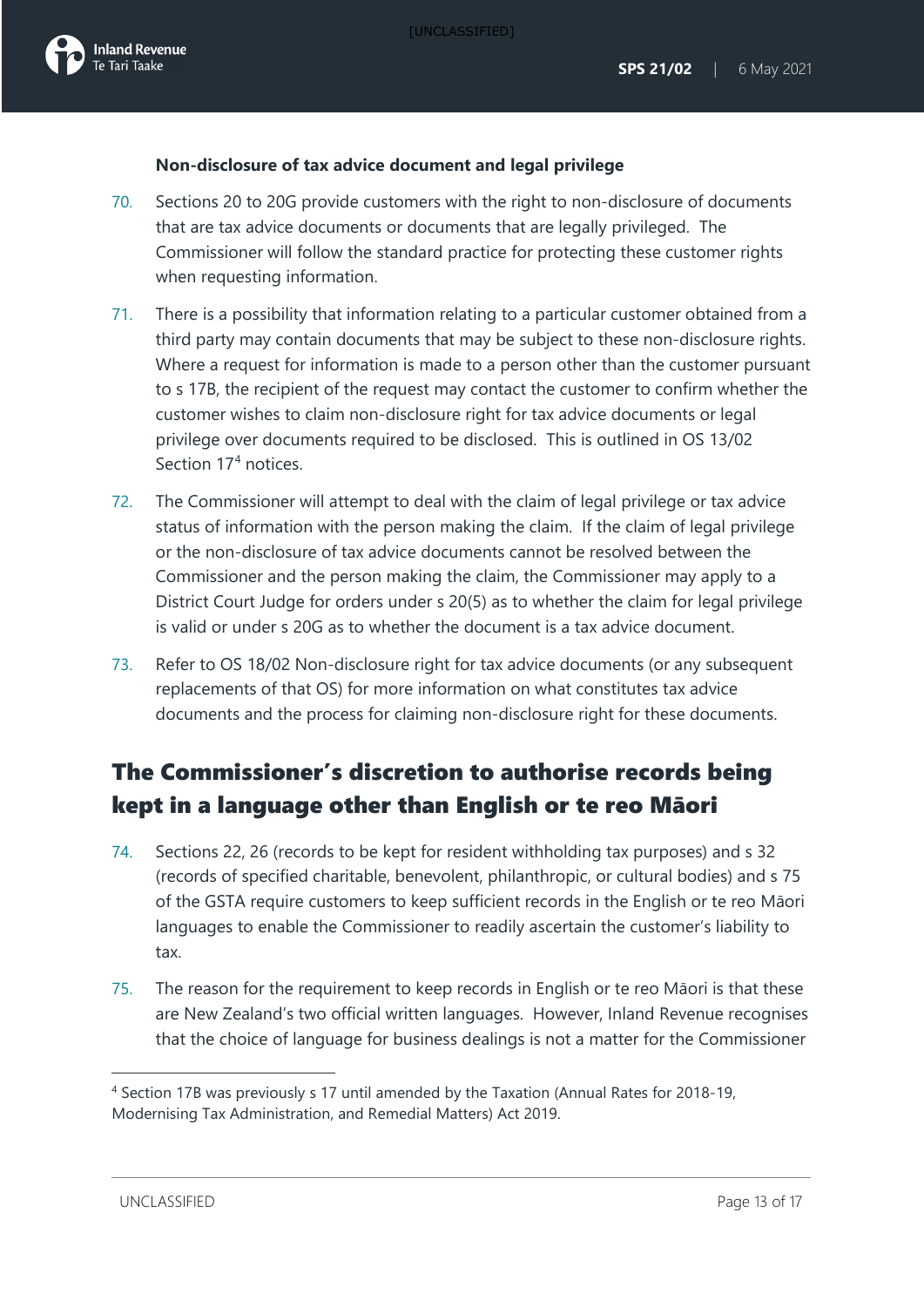to determine. It may be reasonable for a person whose business is conducted in a language other than English or te reo Māori (alternative language) to have Inland Revenue accommodate their language preference.

- 76. Each of ss 22, 26 and 32 and s 75 of the GSTA provides discretion to the Commissioner to allow records to be kept in an alternative language, following an application. Therefore, those customers who wish to keep their records in an alternative language must apply to the Commissioner to do so.
- 77. The tax law obligations of other parties, such as the recipient of a tax invoice, must also be considered. When base records, such as invoices and receipts, are maintained in an alternative language there may be some inconvenience to other persons. GST tax invoices and debit and credit notes raise a specific issue. They are necessary for ascertaining the tax liability of the issuer and of that other party. Therefore, they are records covered by s 75(3) of the GSTA that must be maintained in English, unless the Commissioner gives permission to use another language.
- 78. There are explicit requirements under ss 24, 24BA and 25 of the GSTA for specific English phrases to be used in a GST tax invoice or debit and credit notes. These phrases are:
	- tax invoice:
	- copy only on copy of lost tax invoice, credit or debit note;
	- buyer created tax invoice IRD approved;
	- modified tax invoice IRD approved; and
	- credit note or debit note on credit or debit notes.
- 79. There is no discretion to allow the use of expressions in an alternative language to satisfy the requirements imposed in ss 24, 24BA and 25 of the GSTA.

#### **The Commissioner's standard practice**

- 80. A person may apply to keep records (i.e., invoices, receipts, cash books, and journals) in an alternative language for tax purposes. The application should specify which records the customer wishes to keep in an alternative language.
- 81. A customer may seek approval to keep only some of their records in an alternative language. In addition, where approval to keep certain records in an alternative language has been obtained, there is nothing to stop a person continuing to keep all or some of those records in English or te reo Māori. This would extend to having an individual document completed partly in an alternative language and partly in English or te reo Māori.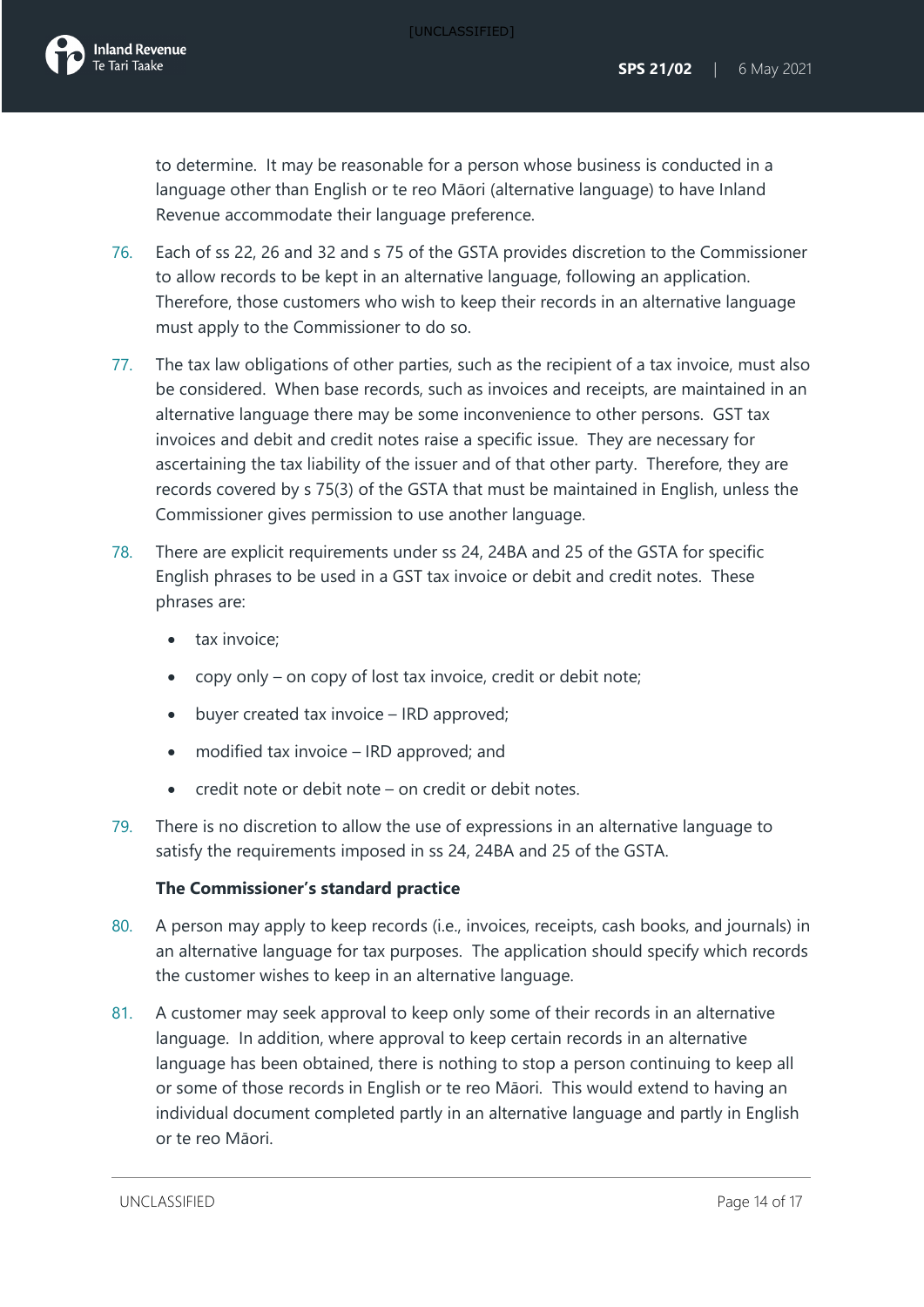### **The Commissioner's Consideration**

- 82. The Commissioner will generally approve applications to keep records in an alternative language where a case can be demonstrated, provided that:
	- the customer complies with the requirements of ss 24, 24BA and 25 of the GSTA; and
	- numbers are recorded using Arabic numerals (i.e., 0, 1, 2, 3, 4, 5, 6, 7, 8, and 9) in order to accommodate the needs of other parties.
- 83. In any case, the customer's records must be sufficient to allow the Commissioner to readily ascertain the customer's tax liabilities.
- 84. The approval is not a relaxation in the standard of record keeping as required by the Inland Revenue Acts. Nor does the approval necessarily mean Inland Revenue will communicate with customers in that alternative language.

#### **Impact on other parties**

85. A recipient of a record that has been completed in an alternative language, such as an invoice or receipt that will be used by that other party to ascertain their tax liability, does not need to also apply for approval to keep records in an alternative language. The balance of commercial convenience between buyers and sellers will determine what language is used in any particular case.

#### **Returns not to be completed in alternative language**

86. The law is silent on the language to be used in completing any returns that a person may be required to provide to the Commissioner. The Commissioner will accept returns in the prescribed format, completed in either the English or te reo Māori language with numbers entered using Arabic numerals.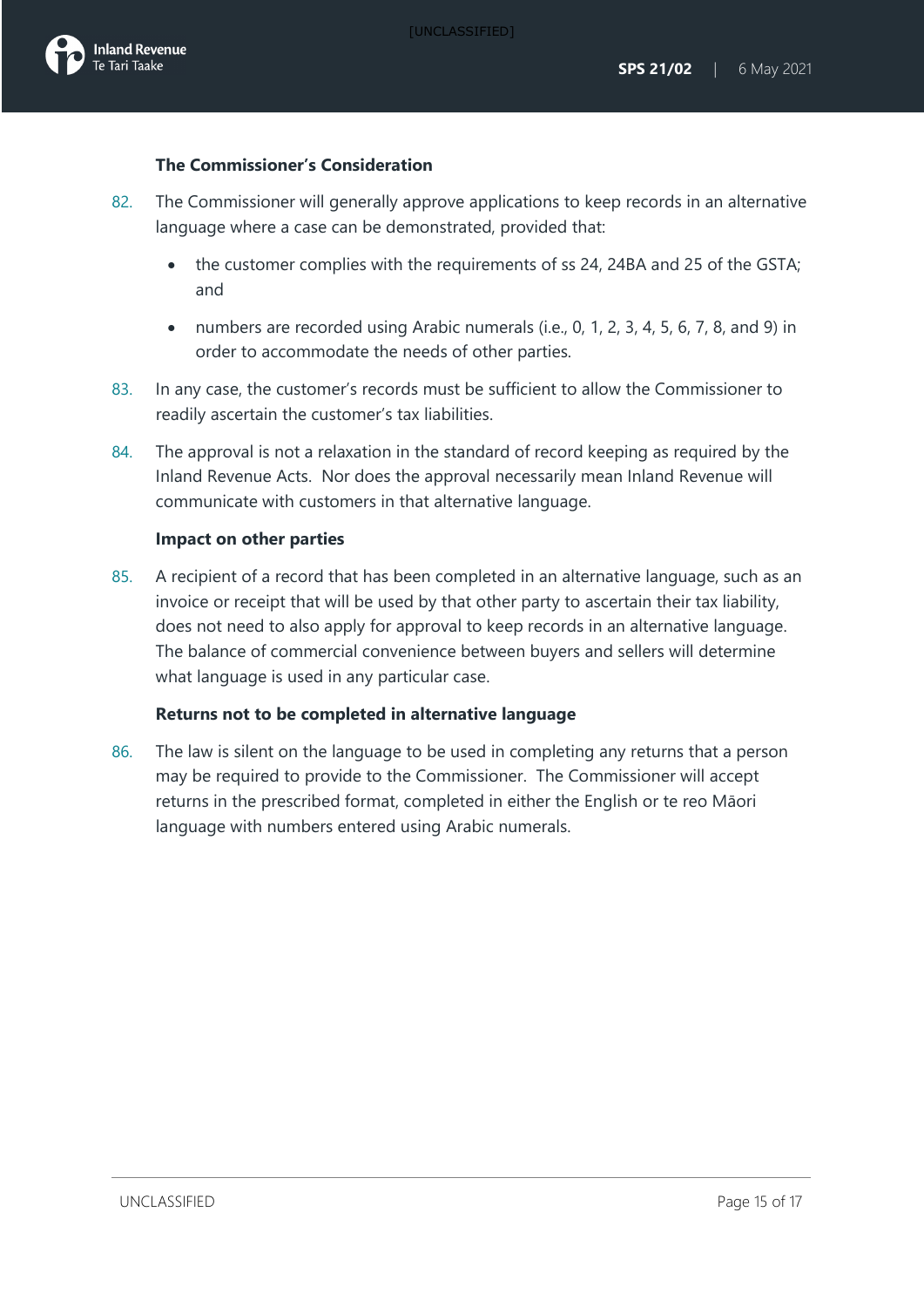



This Standard Practice Statement is signed on 6 May 2021.

<span id="page-16-0"></span>**Rob Falk** National Advisor, Technical Standards - Legal Services